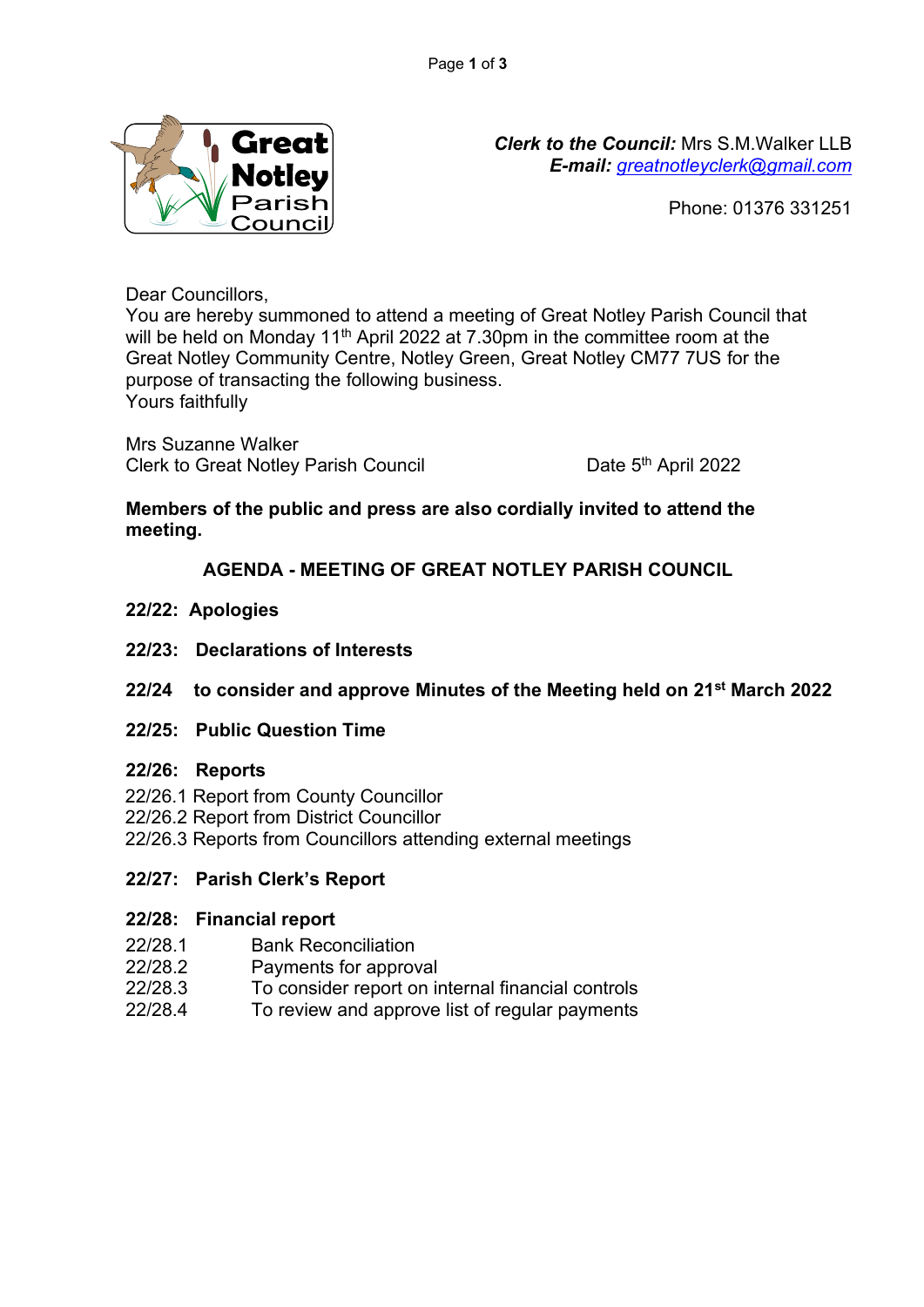## **22/29: Substantive Matters for consideration**

## **22/29.1 To consider the issue of provision of allotments in the Parish**

## **22/29.2 To consider proposals and costs to repair land in front of Memorial bench**

#### **22/29.3 To consider Litter issues**

 22/29.3.1 To consider and approve the street scene agency agreement for 2022 – 2023 22/29.3.2 To consider hosting community litter picks in the Parish

#### **22/29.4 To consider green issues**

- 22/29.4.1 To consider issues of rewilding in the Parish as a result of a request from Braintree District Council
- 22/29.4.2 To consider suggestion for a Community Orchard in the Parish
- 22/29.4.3 To consider replacing the Memorial Tree adjacent to the White Court **Memorial**
- **22/29.5 To review arrangement for the Great Notley Times magazine**

### **22/29.6 To review arrangements in relation to the Storage unit**

### **22/29.7 To note outcome of final inspection of the RAFT**

### **22/30 Planning applications, Tree Preservation Orders and other planning matters**

#### **22/30.1 New Applications within the Parish**

| <b>Application</b> | <b>Application</b>                                                        |
|--------------------|---------------------------------------------------------------------------|
| No.                |                                                                           |
| 22/00640/TPO       | 12 Derwent Way, Great Notley - work to tree covered by a tree             |
|                    | preservation order                                                        |
| 22/00733/HH        | 27 Crummock Close, Great Notley - Conversion of one half of a double      |
|                    | garage into a habitable room, with fire door through into rest of garage. |
| 22/00824/TPO       | 20 Levens Way, Great Notley - work to tree covered by Tree Preservation   |
|                    | Order                                                                     |
| 22/00881/TPO       | 136 London Road, Great Notley - work to tree covered by Tree Preservation |
|                    | Order                                                                     |

#### **22/30.2 To note results of planning applications**

| <b>Application</b> | <b>Application</b>                                                  | Result    |
|--------------------|---------------------------------------------------------------------|-----------|
| No.                |                                                                     |           |
| 21/03026/HH        | Bluebells, London Road, Great Notley – erection of timber framed    | Permitted |
|                    | gazebo                                                              |           |
| 21/03015/FUL       | Horizon 120 Business Park, Great Notley - 21/03015/FUL -            | permitted |
|                    | Construction of western spur off roundabout with landscaping (minor |           |
|                    | amendment to approved application 19/01525/FUL as varied by         |           |
|                    | 20/01503/VAR). 21/03016/VAR - Variation of Condition 1 (Approved    |           |
|                    | Plans) of permission 20/01503/VAR granted 09/12/2020 for: Variation |           |